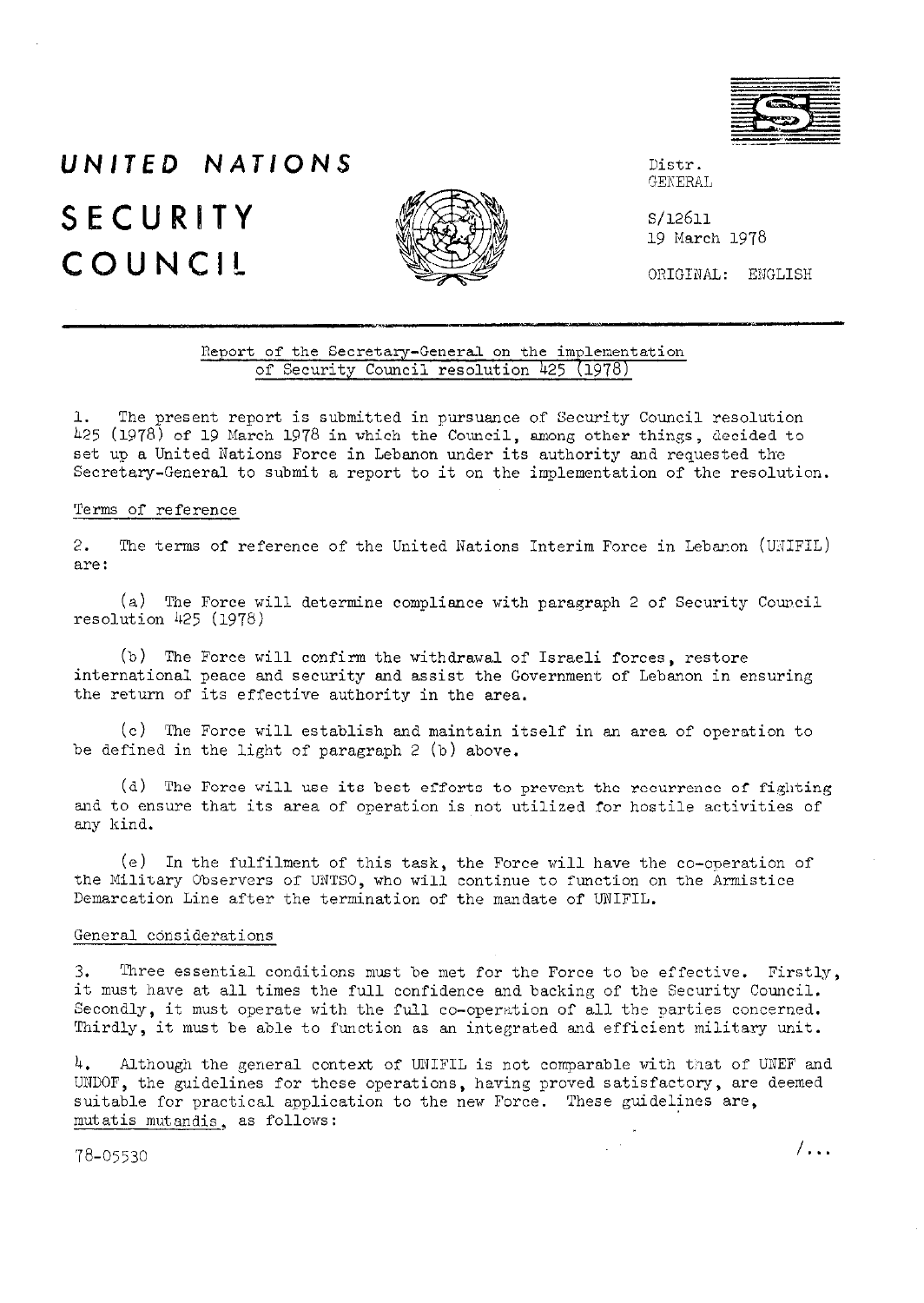s/12611 EnpJish Page 2

(a) 'The Force will be under the command of the United Nations, vested in the Secretary-General, under the authority of the Security Council. The command in the field will be exercised by a Force Commander appointed by the Secretary-General with the consent of the Security Council. The Commander will be responsible to the Secretary-General. The Secretary-General shall keep the Security Council fully informed of developments relating to the functioning of the Force. All matters which may affect the nature or the continued effective functioning of the Force will be referred to the Council for its decision.

(b) The Force must enjoy the freedom of movement and communication and other facilities that are necessary for the performance of its tasks. The Force and its personnel should be granted all relevant privileges and immunities provided for by the Convention on the PriviLeges and Immunities of the United Nations.

(c) The Force will be composed or a number of contingents to be provided by selected countries, upon the request of the Secretary-General. The contingents will be selected in consultation with the Security Council and with the parties concerned, bearing in mind the accepted principle of equitable geographic representation.

(d) The Force will be provided with weapons of & defensive character. It shall not use force except in self-defence. Self-defence would include resistance to attempts by forceful means to prevent it from discharging its duties under the mandate of the Security Council. The Force will proceed on the assumption that the parties to the conflict will take all the necessary steps for compliance with the decisions of the Security Council.

(e) In performing its functions, the Force will act with complete impartiality.

 $(f)$  'The supporting personnel of the Force will be provided as a rule by the Secretary-General from among existing United Nations staff. Those personnel will, of course, follow the rules and regulations of the United Nations Secretariat.

5. UNIFIL, like any other United Nations Peace-keeping Operation, cannot and must not take on responsibilities which fall under the Government of the country in which it is operating. These responsibilities must be exercised by the competent Lebanese authorities. It is assumed that the Lebanese Government will take the necessary measures to co-operate with UNIFIL in this regard. It should be recalled that UNIFIL will have to operate in an area which is quite densely inhabited.

/ . . .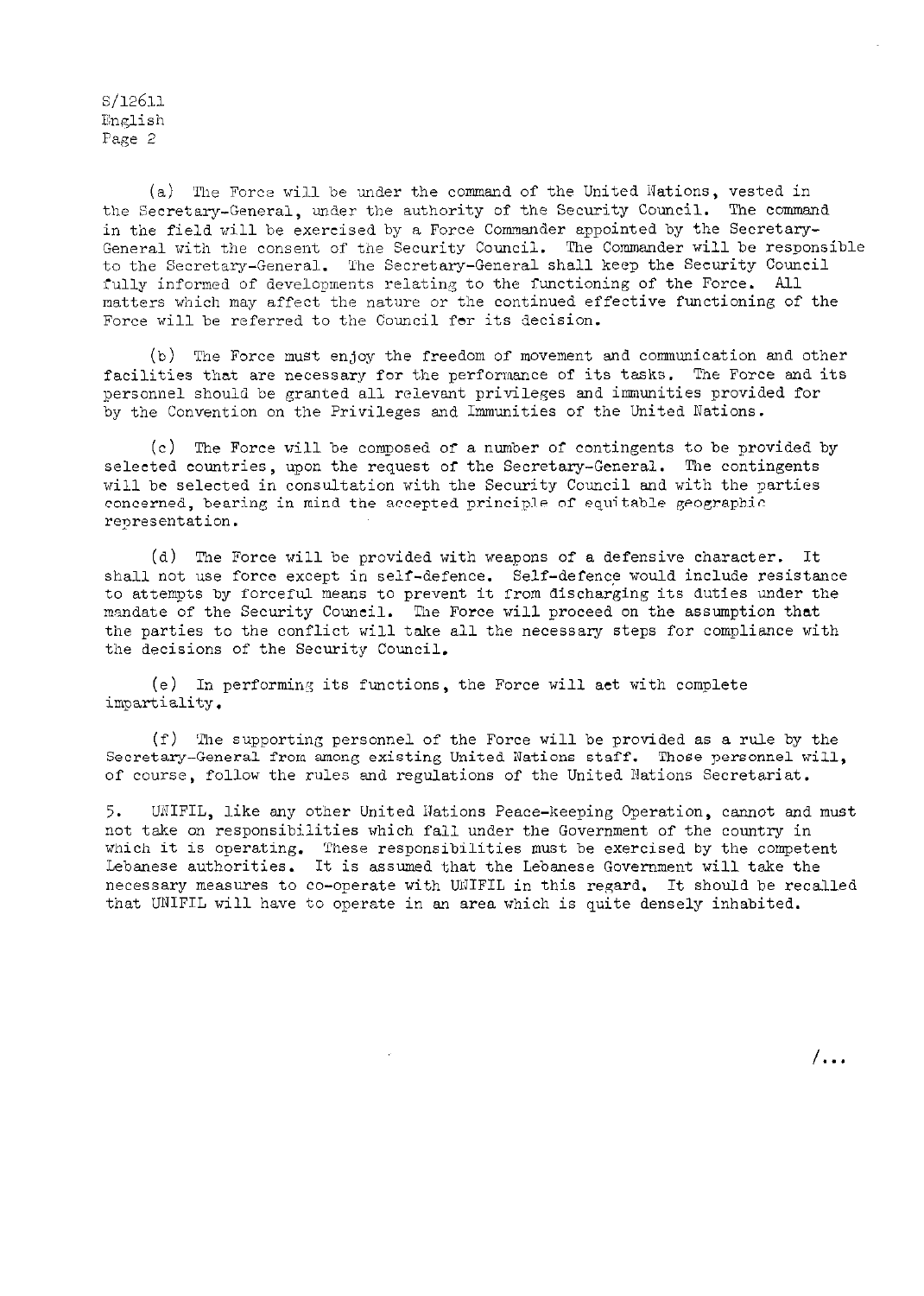S/12611 English Page 3

 $6.$  I envisage the responsibility of UNIFIL as a two-stage operation. In the first stage the Force will confirm the withdrawal of Israeli forces from Lebanese territory to the international border. Once this is achieved, it will establish and maintain an area of operation as defined. In this connexion it will supervise the cessation of hostilities, ensure the peaceful character of the area of operation, control movement and take all measures deemed necessary to assure the effective restoration of Lebanese sovereignty.

7. The Force is being established on the assumption that it represents an interim measure until the Government of Lebanon assumes its full responsibilities in southern Lebanon. The termination of the mandate of UNIFIL by the Security Council will not affect the continued functioning of ILMAC as set out in the appropriate Security Council decision (S/10611).

8. With the view to facilitating the task of UNIFIL, particularly as it concerns procedures for the expeditious withdrawal of Israeli forces and related matters, it may be necessary to work out arrangements with Israel and Lebanon as a preliminary measure for the implementation of the Security Council resolution. It is assumed that both parties will give their full co-operation to UNIFIL in this regard.

## Proposed plan of action

9. If the Security Council is in agreement with the principles and conditions outlined above, I intend to take the following steps:

(a) I shall instruct Lt. General Ensio Siilasvuo, Chief Co-ordinator of United Nations Peace-keeping Missions in the Middle East, to contact immediately the Governments of Israel and Lebanon and initiate meetings with their representatives for the purpose of reaching agreement on the modalities of the withdrawal of Israeli forces and the establishment of a United Nations area of operation. This should not delay in any nay the establishment of the Force.

(b) Pending the appointment of a Force Commander, I propose to appoint Major-General E. A Erskine, the Chief of Staff of UNTSO, as Interim Commander. Pending the arrival of the first contingents of the Force he will perform his tasks with the assistance of a selected number of UNTSO military observers. At the same time urgent measures will be taken to secure and arrange for the early arrival in the area of contingents of the Force.

(c) In order that the Force may fulfil its responsibilities, it is considered, as a preliminary estimate, that it must have at least five battalions each of about 600 all ranks, in addition to the necessary logistics units. This means a total strength in the order of 4,000.

....